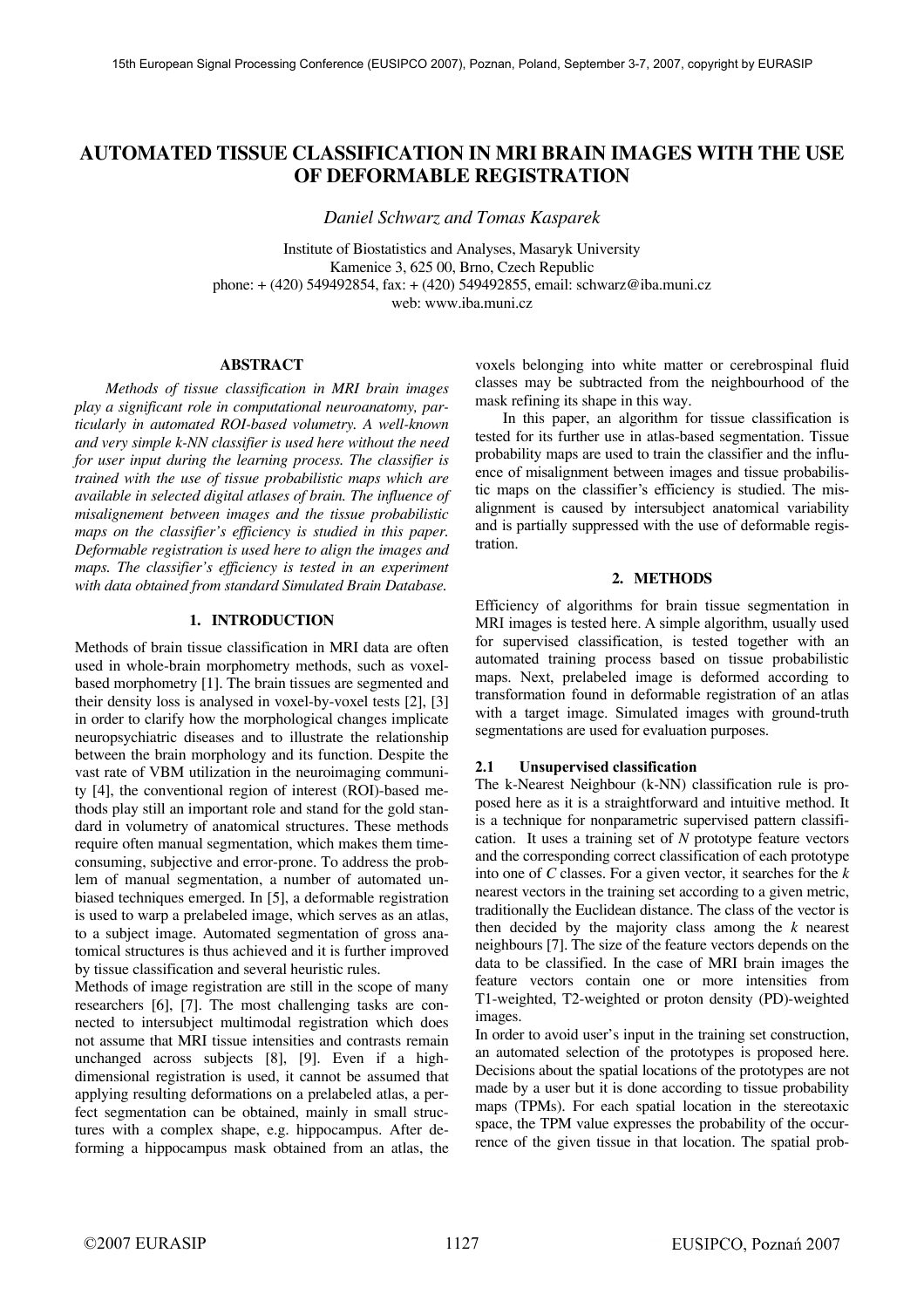ability distribution represents certain subject population which the particular atlas is made from. In the proposed algorithm, the set of prototypes contains intensities sampled at the most probable locations of main brain tissues occurrences. The same number of prototypes is taken for each of the tissues: white matter (WM), gray matter (GM) and cerebrospinal fluid (CSF) here.

# **2.2 Deformable registratiom**

The algorithm used here for nonlinear multimodal intersubject registration is inspired by Rogelj's approach in [8]. The scheme of the algorithm is in Fig. 1. At first, local translations **f** (usually referred as forces) are calculated at each voxel or pixel as the derivative of a similarity measure. Then, a spatial deformation model is used to compute the displacement **u** of the floating image *N* from the local forces. The process is iterated until a global similarity measure stops increasing. A multiresolution strategy propagating solutions from coarser to finer levels is applied to speed up the convergence of the algorithm and to avoid local optima. The combined elastic-incremental spatial deformation model proposed in [8] is used here. It combines the elastic and the incremental elastic approach to deformable registration based on continuum mechanics. Its design follows the concept of solving partial differential equation associated with linearized elasticity or viscosity by convolution filtering, where the filter kernel equals the impulse response of the deformable media. The displacement is computed as a reaction of local forces exerted in the floating image *N* by [8]:

$$
\mathbf{u}_f = c \cdot \mathbf{f},
$$
  

$$
\mathbf{u}^{(i)} = (\mathbf{u}^{(i-1)} + \mathbf{u}^{(i)}_f * \mathbf{G}_I) * \mathbf{G}_E.
$$
 (1)

The first part of (11) follows Hook's law to compute unregularized displacements. It says that the points move proportionally to the applied forces **f** with a constant *c*. The second part of (1) regularizes the displacements by convolution filters  $\mathbf{G}_I$  and  $\mathbf{G}_E$  which define spatial deformation properties of the modelled material. Gaussian kernel as a separable approximation to the elastic kernel is used here. It does not provide control over compressibility, due to independence of spatial dimensions. While this property is disadvantageous in particular registration tasks, it is required in the case of intersubject registration.

#### **2.3 Synthetic images and deformations**

In real biomedical problems, the correct deformations between images or between an image and an atlas are unknown. To assess the quality of automated classification, correctly registered images together with their segmentations in advance are required. Realistic T1 , T2- and proton density (PD)-weighted data with 3% noise and 20% intensity nonuniformity (INU) from the Simulated Brain Database (SBD) are used here for evaluation purposes. The values of noise and INU are reported as typical artifact severity in [10]. Images with voxels classified according to the tissue they represent are available.



Figure 1 – The scheme of the deformable registration algorithm. The displacement field **u** which maximizes global mutual informa-

tion between a reference image *M* and a floating image *N* is searched in an iterative process which involves computation of local forces **f** in each individual voxel or pixel and their regularization by Rogelj's elastic-incremental spatial deformation model.

The disadvantage of the evaluation technique may reside in the synthetic character of the initial deformations which may be different from the real intersubject anatomical variability. Thus, the synthetic deformations are produced here by two completely different anatomical variability simulators, which are described further. Additionally, the performance of the proposed methods is evaluated in complex studies involving registration and classification experiments on many images deformed by various synthetic deformations. Due to the computational complexity of the classification and registration methods, the evaluation is done on 2D data. Both anatomical variability simulators are used to produce 20 random, image dependent deformations for 20 transversal slices extracted from T1- and T2-weighted SBD volumes. The deformations are normalized, in order to use them for simulating various degrees of anatomical differences, expressed by the maximum absolute initial displacement  $|\mathbf{u}^{init}_{MAX}| \in \{5 \text{ mm}, 10 \text{ mm}, 12 \text{ mm}\}.$  The maximum value 12 mm was selected according to results of an experiment in which the anatomical variability among 48 real 3D brain images transformed to the stereotaxic space was studied with the use of the deformable registration method described above.

#### *2.3.1 RGsim - simulator based on Rogelj's Gaussians*

Rogelj's combined elastic-incremental spatial deformation model is used to regularize random force fields in an iterative process. The standard deviations of the Gaussian convolution filters are set randomly to  $\sigma_{GI} = 4 \pm 2$  mm and  $\sigma$ <sub>G</sub> $E$ =8±2 mm in each iteration. Random forces are generated at 10% randomly selected points from the points which form edges in the image. The maximum force magnitude is gradually decreasing  $|f_{MAX}| \sim K_i/i$ , where  $K_i = 3 \pm 2$  is a randomly preset total number of iterations and *i* is the current iteration. The diffeomorphicity of the obtained deformation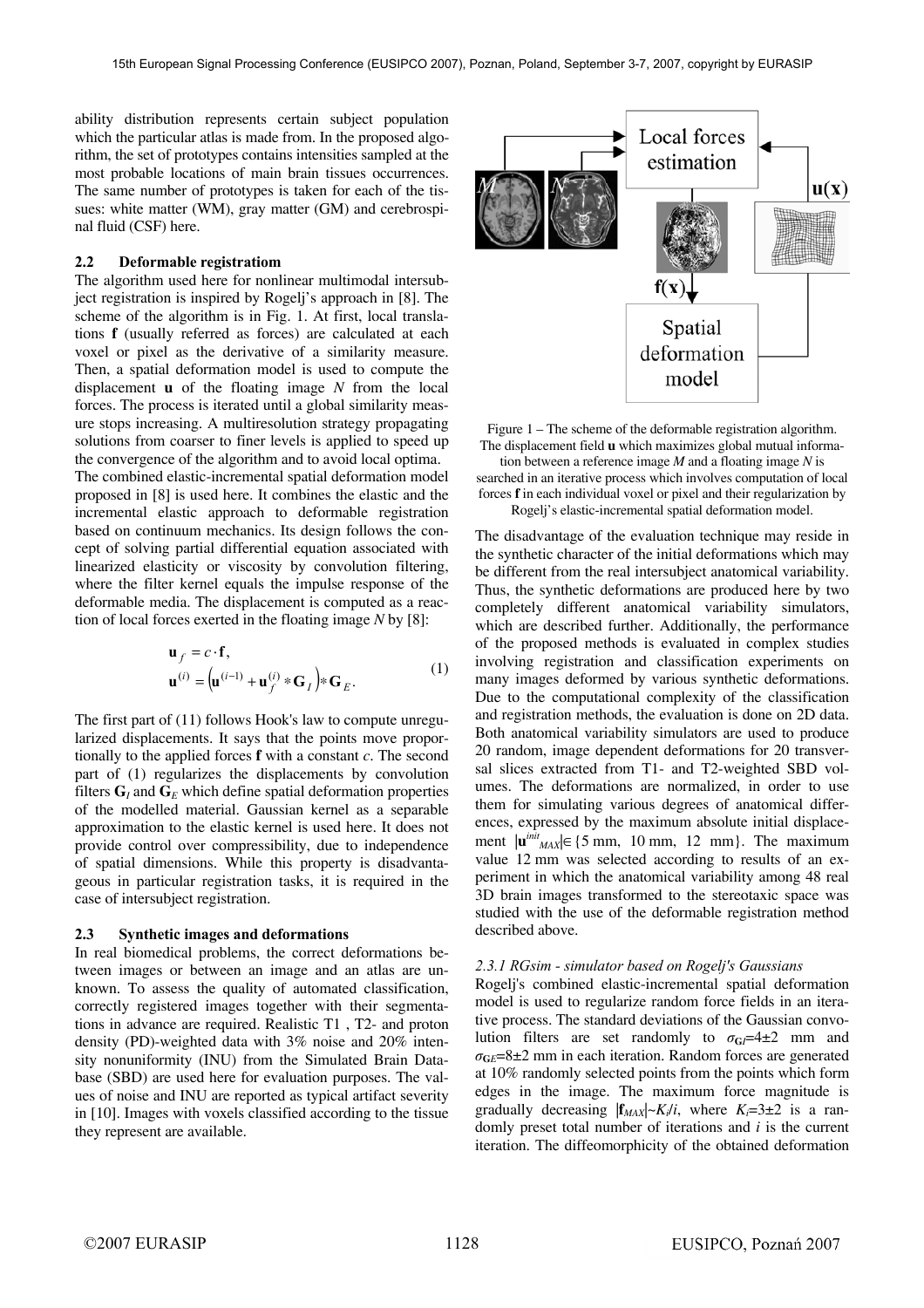with  $|\mathbf{u}^{init}_{MAX}|$ =12 mm is checked with the minimum determinant of its Jacobian in each iteration and  $\sigma_{GI}$  and  $\sigma_{GE}$  are linearly increased, if the condition of topology preservation is not met.

#### *2.3.2 TPSsim - simulator based on thin-plate splines*

Multilevel deformations with thin-plate splines as basis functions are generated. Forces (translations of control points) are set in centers of blocks. The number of blocks is increasing in the subdivision scheme from 16 in the second level to 4096 in the sixth level (the first level is left out). The translations are set equally to the displacements obtained in previous levels. Only in randomly selected blocks, the translations are set differently to refine the deformation. The probability of the block selection is decreasing *P*=0.6*level*-2 as well as the maximum force magnitude  $|{\bf f}_{MAX}|$ ~0.75<sup>*level*-2</sup>. The total number of changing translations is 95 on the average. The diffeomorphicity of the obtained deformation with  $|\mathbf{u}^{init}_{MAX}|$ =12 mm is checked with the minimum determinant of its Jacobian in each iteration and *P* and |**f***MAX*| are linearly decreased, if the condition of topology preservation is not met.

# **3. EXPERIMENT AND RESULTS**

The experiment included three parts: 1) brain tissue segmentation based on deforming a prelabeled image, 2) k-NN classification with the use of TPMs and 3) k-NN classification with the use of TPMs matched to the classified image with the use of registration results. Each part of the experiment was computed on 20 various 2D images obtained by applying various deformations computed with the simulators described above. The deformations were applied on 20 transversal slices of prelabeled 3D image from SBD and on 20 corresponding slices of T1-weighted image with no added noise or INU artifact. In this way, 20 various templates with ground-truth segmentations were prepared. The images for classification were obtained as the corresponding slices of T2-weighted image with added noise and INU artifact. The average overlap of the labels in T2-weighted images and T1-weighted templates is expressed by the values of *Jinit* in tab. 1.

The efficiency of classification  $J<sub>x</sub>$  in all parts of the experiment was computed for each image as the ratio between the number of correctly labeled pixels and the number of all pixels belonging to GM, WM and CSF classes. Tab. 1 shows the average efficiency computed from 20 classifications.

Deformations of prelabeled images were computed during registrations of T1-weighted templates to T2-weighted images. The elastic-incremental model was set as follows:  $\sigma$ <sub>G</sub> $=$ 3.5 mm and  $\sigma$ <sub>G $E$ </sub> $=$ 1.5 mm. The average overlaps are expressed as *Jreg* in tab. 1. If the registration was perfect, no drop in overlap would be presented.

The k-NN classifier was trained on 300 prototypes, 100 prototypes for each class, and it sought for the majority class among *k*=5 nearest neighbours. The onedimensional feature space contained T2-weighted intensities for three various brain tissues. The prototypes were obtained with the use of TPMs which were used in their original form, with the results expressed by  $J_{kNN}$  in the tab. 1, as well as in the form of maps geometrically matched to the T2-weighted image with the use of the deformations obtained from the foregoing registrations, with the results expressed by  $J_{kNN-reg}$  in the tab. 1.

Selected segmented and classified images are shown in the fig. 2.



Figure 2 – Selected images with their pixels classified into three classes: gray matter, white matter and cerebrospinal fluid. a) Original SBD labels after deformation, b) labels assigned with the use of deformable registration, c) labels assigned by the k-NN classifier trained with the use of TPMs, d) labels assigned by the k-NN classifier trained with the use of registered TPMs.

Table 1 – Initial average overlaps of the labels in T2-weighted images and T1-weighted templates  $J<sub>init</sub>$  and the classification efficiencies. *Jreg*: labels assigned with the use of deformable registration,  $J_{kNN}$ : labels assigned by the k-NN classifier trained with the use of TPMs, *JkNN-reg*: labels assigned by the k-NN classifier trained with the use of registered TPMs.

| $J_{\text{init}}$<br>[%] | $J_{reg}$<br>$\lceil \% \rceil$ | $J_{kNN}$<br>[%] | $J_{kNN-reg}$<br>$\lceil \% \rceil$ |
|--------------------------|---------------------------------|------------------|-------------------------------------|
|                          |                                 |                  |                                     |
| 64.3                     | 87.8                            | 79.1             | 80.0                                |
| 49.8                     | 83.1                            | 74.8             | 80.3                                |
| 46.3                     | 80.3                            | 73.5             | 79.8                                |
|                          |                                 |                  |                                     |
| 57.1                     | 89.1                            | 78.2             | 82.0                                |
| 43.1                     | 86.9                            | 72.2             | 81.6                                |
| 40.5                     | 84.8                            | 68.3             | 81.3                                |
|                          |                                 |                  |                                     |